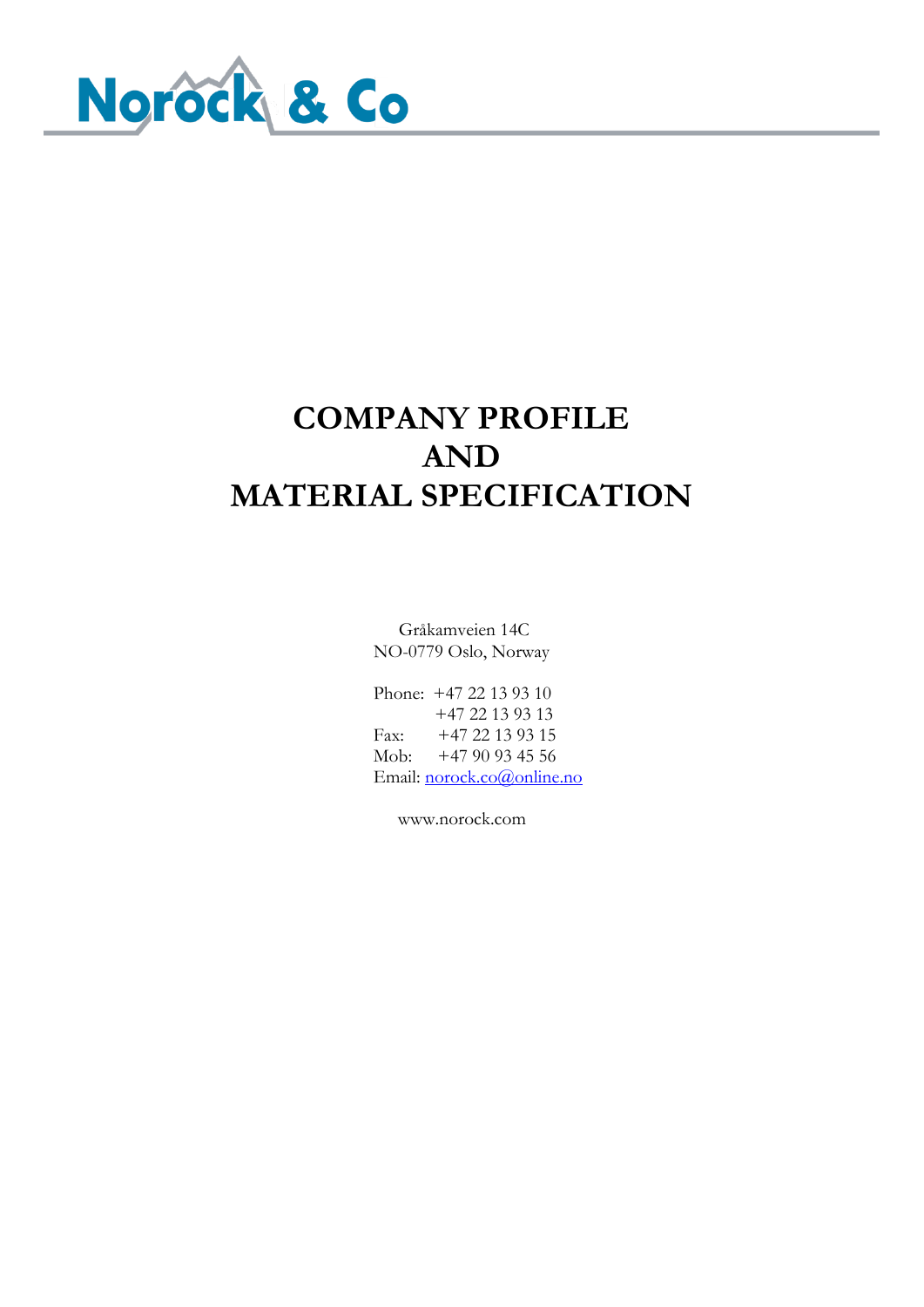### **CONTENT**

| 1. |     | <b>COMPANY INFORMATION: NOROCK &amp; CO</b>                      | $3 - 5$        |
|----|-----|------------------------------------------------------------------|----------------|
|    | 1.1 | Reference List                                                   | $\overline{4}$ |
|    | 1.2 | Credentials: Founder                                             | 5              |
| 2. |     | COMPANY INFORMATION: VISNES EKLOGITT A/S                         | $6 - 7$        |
|    | 2.1 | Product Certificate                                              | 7              |
| 3. |     | <b>MATERIAL SPECIFICATION: HD ECLOGITE</b>                       | $8 - 14$       |
|    | 3.1 | Physical Propertis                                               | 8              |
|    | 3.2 | Grain Size Distribution                                          | $8\,$          |
|    | 3.3 | Laboratory Tests Results                                         | 9              |
|    |     | Laboratory test<br>3.3.1                                         |                |
|    |     | 3.3.2 Chemical analysis                                          |                |
|    |     | 3.3.3 Pre Qualification tests for coverage of pipelines offshore |                |
|    |     | Shape Classification Test<br>3.3.4                               |                |
|    | 3.4 | Sampling                                                         | 9              |
|    | 3.5 | Comparison Eclogite vs Granite                                   | 10             |
|    |     | Eclogite vs Granite calculation<br>3.5.1                         | 11             |
|    |     | Rocksize in inch : Eclogite vs Granite<br>3.5.2                  | 12             |
|    |     | Definition of Densities<br>3.5.3                                 | 13             |
|    | 3.6 | Reports                                                          | 14             |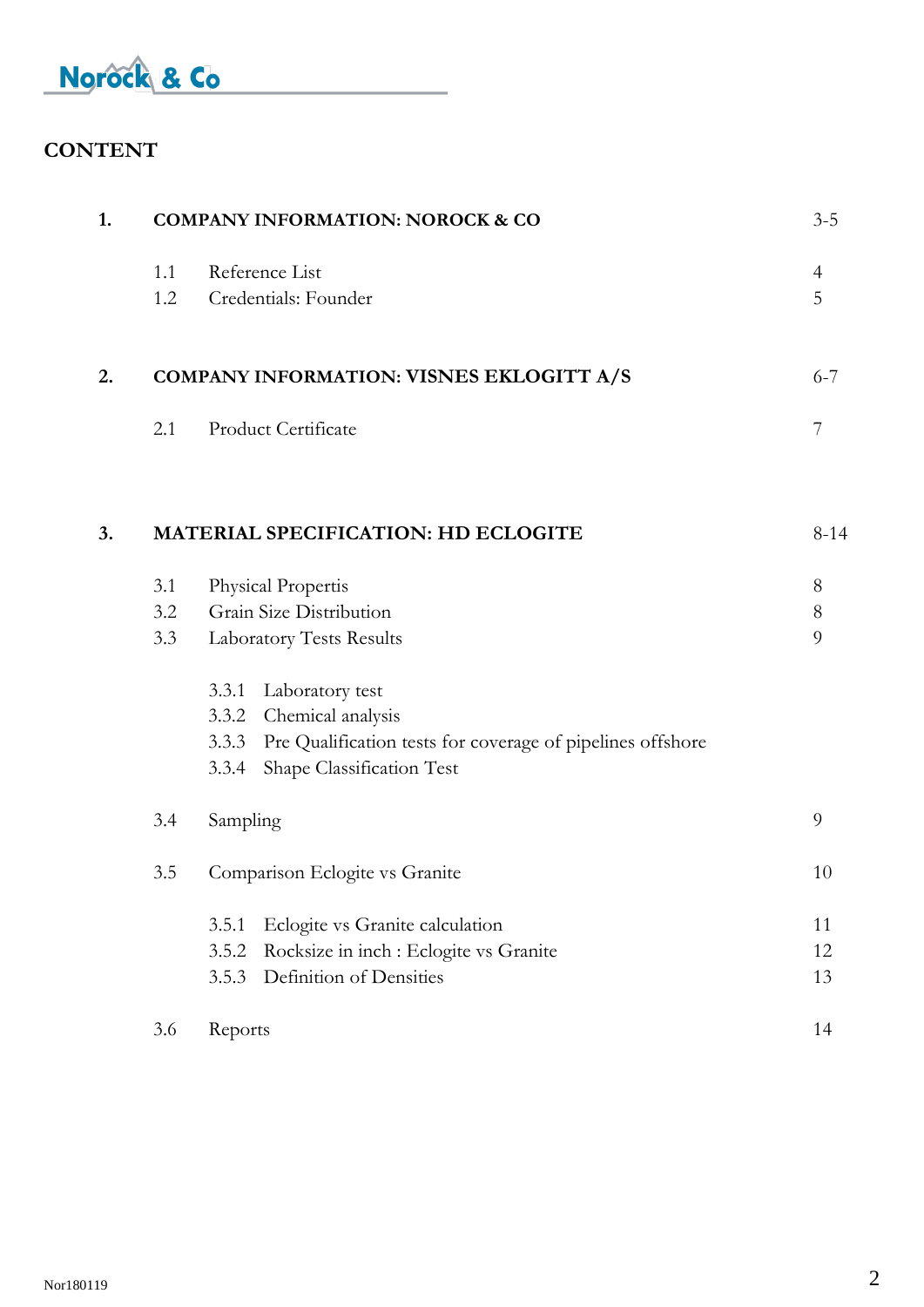

#### **1.0 COMPANY INFORMATION: NOROCK & CO**

#### Established in 1976.

The company's main objective is to supply and deliver solid ballast material and to carry out consulting work for Marine Concrete Constructions in the North Sea.

During the 13 years work for Norwegian Contractors the company gained vital experiences on: numerous concrete platforms with focus on solid ballasting inshore/offshore; installation and foundation of gravity platforms; solid (heavy fill) ballasting operations varying from 1.500 tonnes to 340.000 tonnes.

Since the beginning, the company has been working on a number of platforms with respect to solid ballast material operations. There Norock & Co performed a number of tasks: delivering the material, logistics, and fabrication of necessary equipment as well as supervising the actual operation. In addition it undertook procedures, commissioning and final reports/documentation. In addition, the company is also doing a consultancy work for different operations. Norock & Co has been consultants for Hibernia, Mobil Canada with respect to the ballasting operation amounting 500.000 tonnes of iron ore.

In the past, Norock & Co participated in a variety of projects, for example Troll Olje platform, Great Belt Bridge and Øresund Link Bridge where the company delivered ballast material consisting of eclogite and iron ore. Another interesting operation was delivery of approx. 200.000 tonnes of 3-9" eclogite for protection of a gas pipeline for the Malampaya project in the Philippines in 2009 and again



an additional quanty of 80.00 tonnes in 2018.



Ballasting of Fulmar loading bouy

Since 2010 Norock & Co has been delivering heavy rocks to numerous windmill projects in the North Sea and the Irish Sea. The delivery was made to, among another, Belfast Wind Farm Project (2013), Westermost Rough Project, Dolwin 2, Gemini OWF, Merkur Wind, Borkum, Snøhvit CO2, Corrib Project, Veja Mate OWF, Race Bank Wind Farm, Rampion Project, Breagh Project, Cygnus Project, East Anglia, CMC Rock Project, Hohesee and many more.

The company can supply and deliver different types of ballasting materials, i.e. sand, moraines, gravel, heavy rocks and iron ore with specific gravity ranging from 2,2 - 5,0  $T/m3$ .

Norock & Co represents and delivers ballast material from the following companies.

| Company:                    |          |
|-----------------------------|----------|
| Visnes Eclogite, Norway     | Eclogite |
| Norwegian Producers, Norway | Granite  |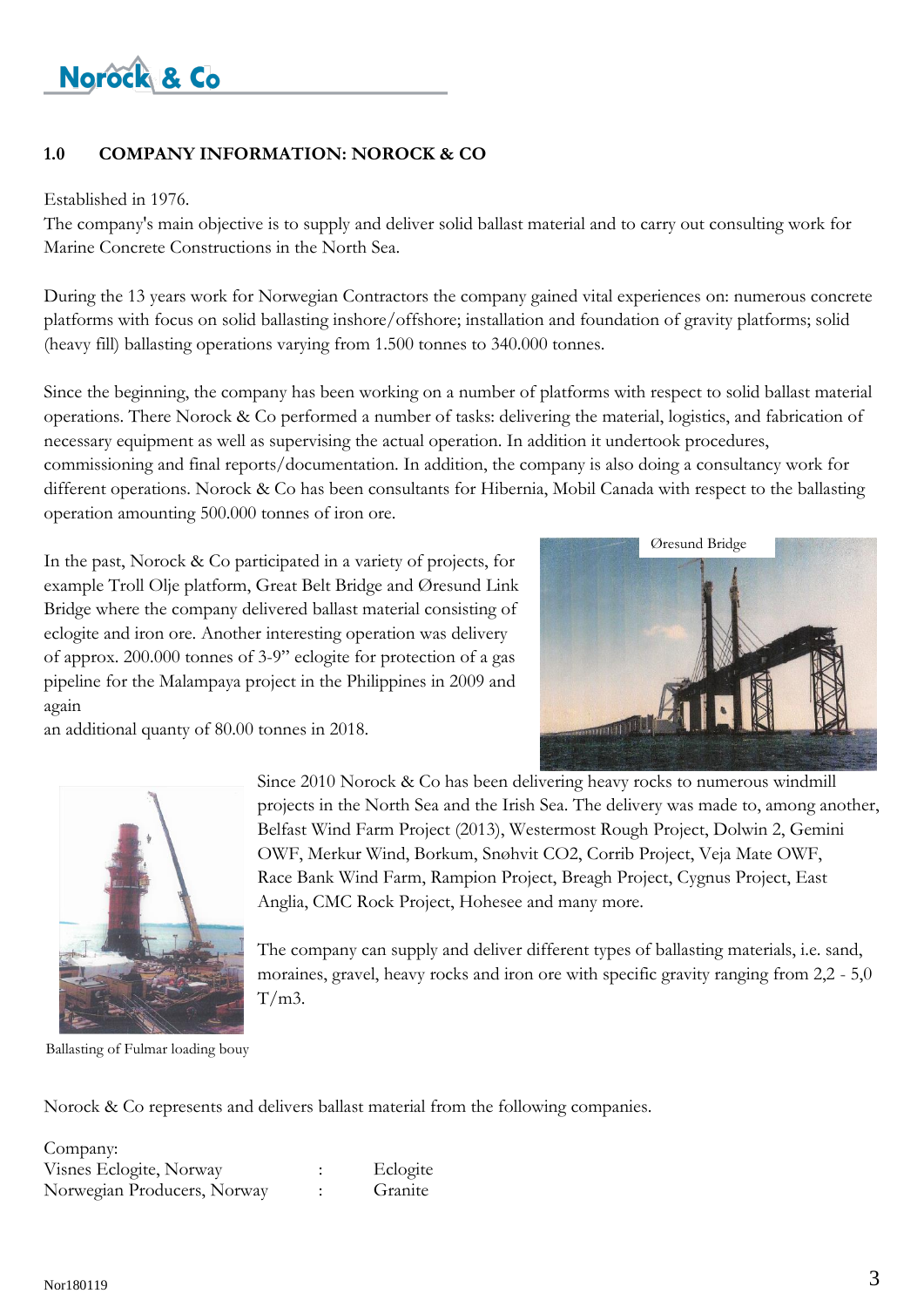#### **1.1 Reference list**

| Project                            |          |                  | COMPANY YEAR MATERIAL | <b>CASE</b>    | SATURATED QUANTITY |           | <b>EQUIPMENT</b>                     |
|------------------------------------|----------|------------------|-----------------------|----------------|--------------------|-----------|--------------------------------------|
| <b>BERYL A</b>                     | Mobil    | 74               | Gravel                | <b>Ballast</b> | 2,20               | 125 000   | Conveyorbelt                         |
| <b>BRENT B</b>                     | Shell    | 74               | Gravel                | <b>Ballast</b> | 2,20               | 140 000   | Conveyorbelt                         |
| <b>BERYL A</b>                     | Mobil    | 76               | Gravel                | Scour          | 2,20               | 30 000    | Grabs, floating                      |
| <b>BRENT D</b>                     | Shell    | 76               | Gravel                | <b>Ballast</b> | 2,20               | 100 000   | Grabs,                               |
| STATFJORD A                        | Mobil    | 76               | Gravel                | Ballast        | 2,20               | 80 000    | Grabs,                               |
|                                    |          |                  | Olivine               |                | 2,50               | 10 000    | conveyorbelts                        |
| <b>STATFJORD B</b>                 | Mobil    | 79               | Iron-Ore              | <b>Ballast</b> | 3,35               | 40 000    | Pump. and mix. unit                  |
|                                    |          | 80               | Olivine               | <b>Ballast</b> | 2,25               | 130 000   | Grabs, splitbarges                   |
| <b>FULMAR SALM</b>                 | Shell    | 81               | Iron-Ore              | <b>Ballast</b> | 3,60               | 4 0 0 0   | Pump. and mix. unit                  |
| <b>TECHNOMARE</b>                  | Phillips | 83               | Iron-Ore              | <b>Ballast</b> | 3,85               | 60 000    | Concrete pump.equip.                 |
|                                    |          |                  | Orecrete              |                |                    |           | (tests only)                         |
| STATFJORD C                        | Mobil    | 83               | Iron-Ore              | <b>Ballast</b> | 3,70               | 230 000   | Special ship, mix unit               |
| <b>GULLFAKS A</b>                  | Statoil  | 85               | Iron-Ore              | <b>Ballast</b> | 3,60               | 215 000   | Special ship, mix unit               |
| <b>GULLFAKS B</b>                  | Statoil  | 86               | Olivine               | <b>Ballast</b> | 2,35               | 200 000   | Special ship, mix unit               |
| <b>OSEBERG A</b>                   | Hydro    | 86               | Olivine               | <b>Ballast</b> | 2,35               | 340 000   | Special ship, mix unit               |
| <b>SNORRE</b>                      | Hydro    | 91               | Iron-Ore              | <b>Ballast</b> | 3,50               | 11 000    | Grab, remote control                 |
|                                    |          |                  | Olivine               |                | 2,20               | 10 000    | shute (delivery)                     |
| <b>DRAUGEN FLP</b>                 | Shell    | 93               | Iron-Ore              | <b>Ballast</b> | 3,50               | $2\;000$  | Pump. & mix. equip.<br>(delivery)    |
| <b>TROLL OLJE</b>                  | Hydro    | 94               | Concrete              | <b>Ballast</b> | 2,40               | 10 000    | Concrete, mix, pump                  |
| <b>GREAT BELT</b><br><b>BRIDGE</b> | DK       | 94 - 96          | Iron-Ore              | <b>Ballast</b> | 3,40               | 43 000    | Grabs, barges                        |
|                                    |          |                  |                       |                |                    |           | conveyorbelts (delivery)             |
| ØRESUND BRIDGE                     | S        | 97-99            | Iron-Ore              | <b>Ballast</b> | 3,40               | 60 000    | Grabs, barges                        |
|                                    |          |                  | Eclogite              | <b>Ballast</b> | 2,50               | 115 000   | conveyorbelts (delivery)             |
| PIPELINES NORTH<br><b>SEA</b>      |          | $02 - 05$        | Eclogite              | Cover          | 2,20               | 600 000   | Special Ships fallpipe<br>(delivery) |
| DE RUITER,<br><b>HOLLAND</b>       | Shell    |                  | Eclogite              | Ballast/scour  | 2,50               | 120 000   |                                      |
| ORMEN LANGE                        | Statoil  |                  | Eclogite              | Cover          | 2,20               | 600 000   | Fall pipe                            |
| PIPELINES NORTH<br><b>SEA</b>      |          | $07 - 09$        | Eclogite              | Cover          | 2,20               | 600 000   | Fall pipe                            |
| PIPELINES, The<br>Phillippines     | Shell    |                  | Eclogite              | Cover          | 2,30               | 200 000   | Fall pipe                            |
| <b>WINDMILLS</b><br>NORTH SEA      |          | $11 -$<br>$17\,$ | Eclogite              | Scour          | 2,30               | 1 800 000 | Fall pipe                            |
| PIPELINES, The<br>Phillippines     | Shell    | 18               | Eclogite              | Cover          | 2,30               | 80 000    | Fall pipe                            |
| <b>WINDMILLS</b><br>NORTH SEA      |          | 18               | Eclogite              | Scour          | 2,30               | 200 000   | Fall pipe                            |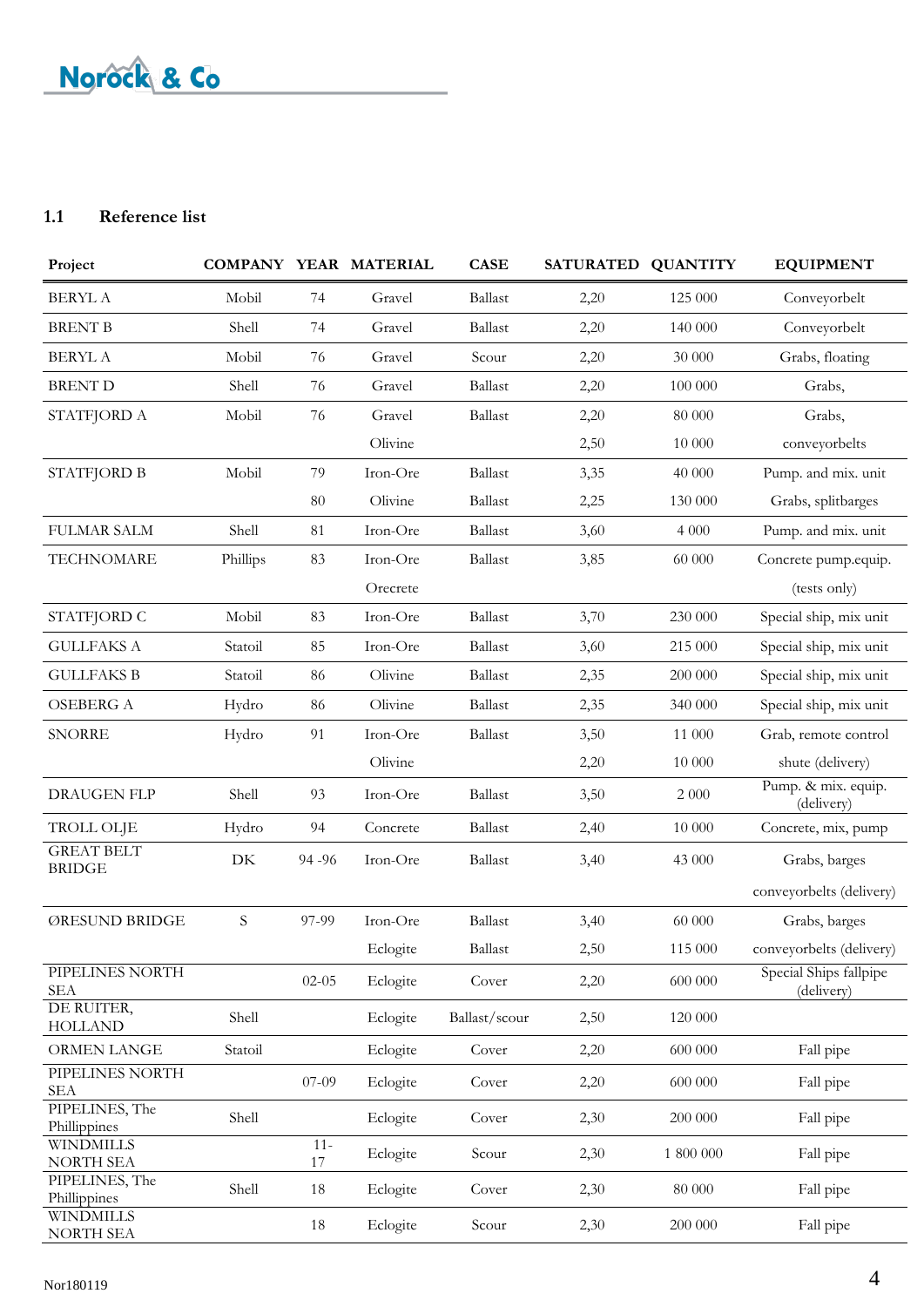#### **1.2 Credentials: Founder**

### **TRULS SVERDVIK**

9 Oct 1943

| <b>EDUCATION:</b>  | B.E. in Civil Engineering                                |
|--------------------|----------------------------------------------------------|
|                    | University of New South Wales Sydney, Australia          |
| PROF. SOC.:        | S.P.E. (Society of Petroleum Engineers)                  |
|                    | (Petroleumsforeningen)<br>P.F.                           |
| PAPERS:            | Europec 78 (London): "Foundation of offshore structures" |
| <b>EXPERIENCE:</b> |                                                          |

**1987** - **NOROCK & CO AS**

Project Manager

Consultancy work for the mining and offshore industry. Design, co-ordination and execution of the offshore/inshore solid ballasting operation on the following projects.

|             | 1991      | Snorre CFT, SAGA                                                                         | delivery of ballast material                                                                                                                                                  |   |
|-------------|-----------|------------------------------------------------------------------------------------------|-------------------------------------------------------------------------------------------------------------------------------------------------------------------------------|---|
|             | 1993      | Draugen FLP, SHELL                                                                       | delivery of ballast material                                                                                                                                                  |   |
|             | 1993/1994 | Troll Olje, HYDRO                                                                        | consultancy                                                                                                                                                                   |   |
|             | 1994      | Hibernia, MOBIL Canada                                                                   | consultancy                                                                                                                                                                   |   |
|             | 1994/1995 | Great Belt Bridge, DK                                                                    | delivery of ballast material                                                                                                                                                  |   |
|             | 1997/1999 | Øresund Bridge S                                                                         | delivery of ballast material                                                                                                                                                  |   |
|             |           | 2002/ -Delivery of rocks for pipeline cover North Sea; Kristin, Åsgaard, Mikkel, Draugen |                                                                                                                                                                               |   |
|             | 2004      | Consultant for Adriatic LNG Terminal                                                     | Venezia. Italy                                                                                                                                                                |   |
|             | 2004      | Consultant for concrete platforms for PB                                                 | Sakhalin CGBS project, Russia                                                                                                                                                 |   |
|             | 2005      | Consultant for Shan Deniz project                                                        | Baku, Azerbaijan                                                                                                                                                              |   |
|             | 2006      | Delivery of rocks for the Ruiter Platform                                                |                                                                                                                                                                               |   |
|             | 2007      | Delivery of rocks for Offshore Constructions                                             |                                                                                                                                                                               |   |
|             | 2009      | Delivery of rocks Malampaya Gas Project                                                  | The Philippines                                                                                                                                                               |   |
|             | 2010/2017 |                                                                                          | Delivery of rocks for offshore constructions as ballast and scour protection for windmills                                                                                    |   |
|             | 2018      | Dlivery of rocks Malampaya Gas Project                                                   | The Philippines                                                                                                                                                               |   |
| 1975 - 1987 |           | <b>NORWEGIAN CONTRACTORS, OSLO</b><br>Senior Project Engineer                            |                                                                                                                                                                               |   |
|             |           | grouting of seabed foundation on the following platforms:                                | Responsible for design, co-ordination and execution of inshore and offshore solid<br>ballasting operations as well as all phases of the offshore installation work, including |   |
|             | 1976      | Mobil Beryl A (Mobil Expro UK)                                                           | / Shell Brent B (Shell Expro UK)                                                                                                                                              |   |
|             | 1977      | Shell Brent D (Shell Expro UK)                                                           |                                                                                                                                                                               |   |
|             | 1978      | Mobil Statfjord A (Mobil North Sea) / Elf Frigg TCP-2 (Elf Aquatine N)                   |                                                                                                                                                                               |   |
|             | 1979      | Fulmar SALM (partly) (Exxon UK)                                                          |                                                                                                                                                                               |   |
|             | 1981      | Mobil Statfjord B (Mobil North Sea)                                                      |                                                                                                                                                                               |   |
|             | 1983      | Mobil Statfjord C (Mobil North Sea)                                                      |                                                                                                                                                                               |   |
|             | 1984      | Gullfaks B (Statoil N)                                                                   |                                                                                                                                                                               |   |
| Nor180119   |           |                                                                                          |                                                                                                                                                                               | 5 |
|             |           |                                                                                          |                                                                                                                                                                               |   |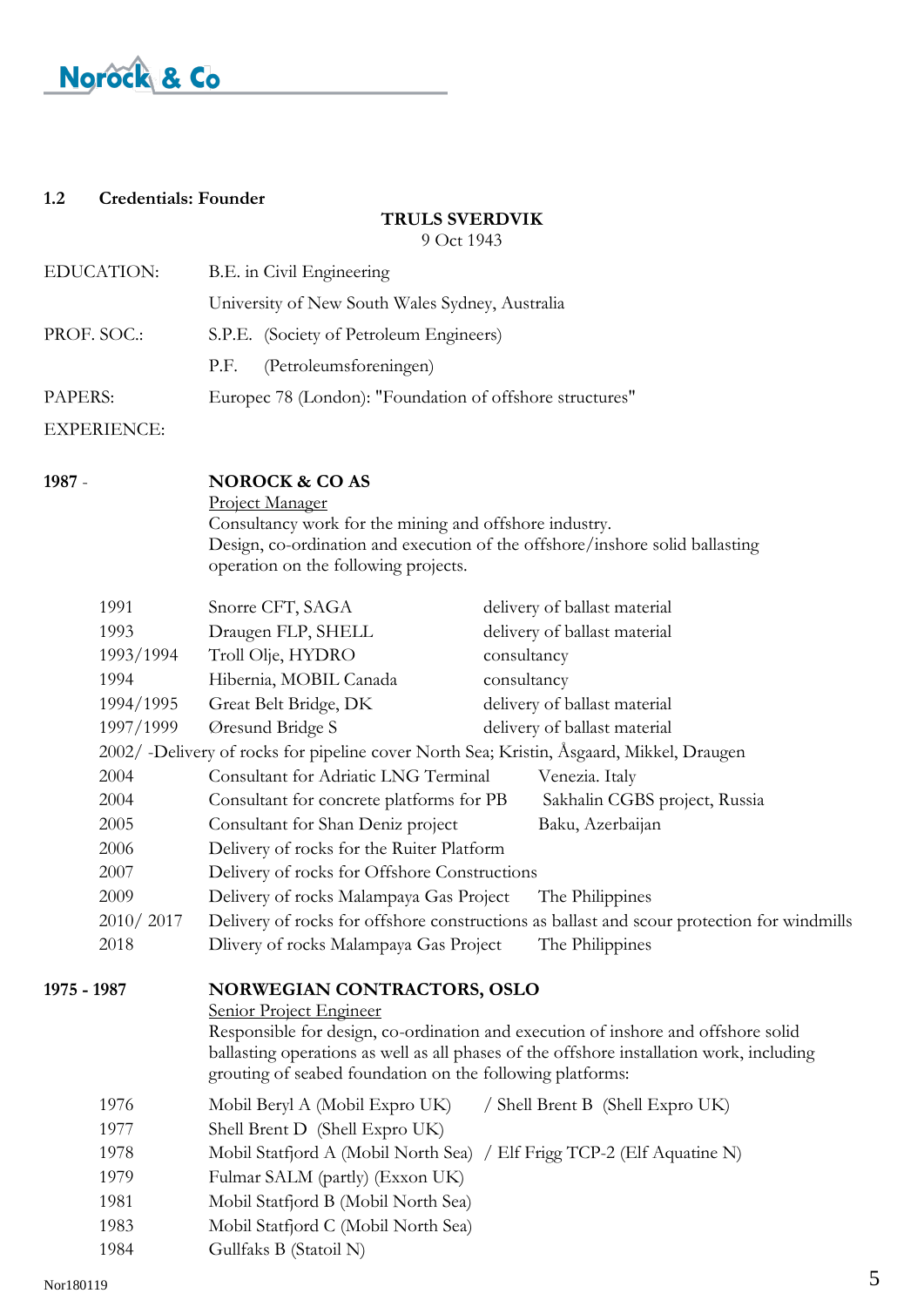| 1985 | Gullfaks B (Statoil N) |
|------|------------------------|
| 1987 | Gullfaks C (Statoil N) |

 $/$  Oseberg A (Hydro N)

### **2.0 COMPANY INFORMATION : VISNES EKLOGITT AS**

Visnes Eklogitt A/S was founded in 1992 and is a subsidiary of Visnes Kalk og Marmorbrudd A/S.

Visnes Kalk og Marmorbrudd A/S is a privately owned company, founded in 1904. It`s activity is based on mining and processing limestone deposits at Visnes in Eide, Norway. Visnes Kalk og Marmorbrudd A/S has deposits of approximately 30 million tonnes of limestone with 98% CaCO3 to which they have mining and production rights.

The eclogite deposit is approx. 100 million tonnes.



Visnes Eklogitt has all the necessary equipment for crushing and sieving eclogite.



Due to its mechanical properties and high density eclogite can be used as ballast material in bridges and large offshore constructions, as well as armour stones for coastal protection and cover for underwater pipelines. Other applications have been for heavy concrete for underwater tunnels and, in the resent years, as scour protection for offshore constructions.

The private quay can take vessels up to 200m length, water depth of 11,5 m. The quay can load vessels up to 45.000 tonnes. The conveyor belt has an outreach of 14 m and height above mean sea-level of 15 m. A large storage area adjacent to the port can store approx 200 000 tonnes of material.

The loading takes place 24hr/day, 7 days/week SHINC by conveyor belt with a capacity of approx. 2.500 ton/hr (up to 10" (250mm)). For loading of larger rocks up to 20" (500 mm) another special conveyor belt will be used. Alternative option is a gangway-ramp and front wheel loaders.

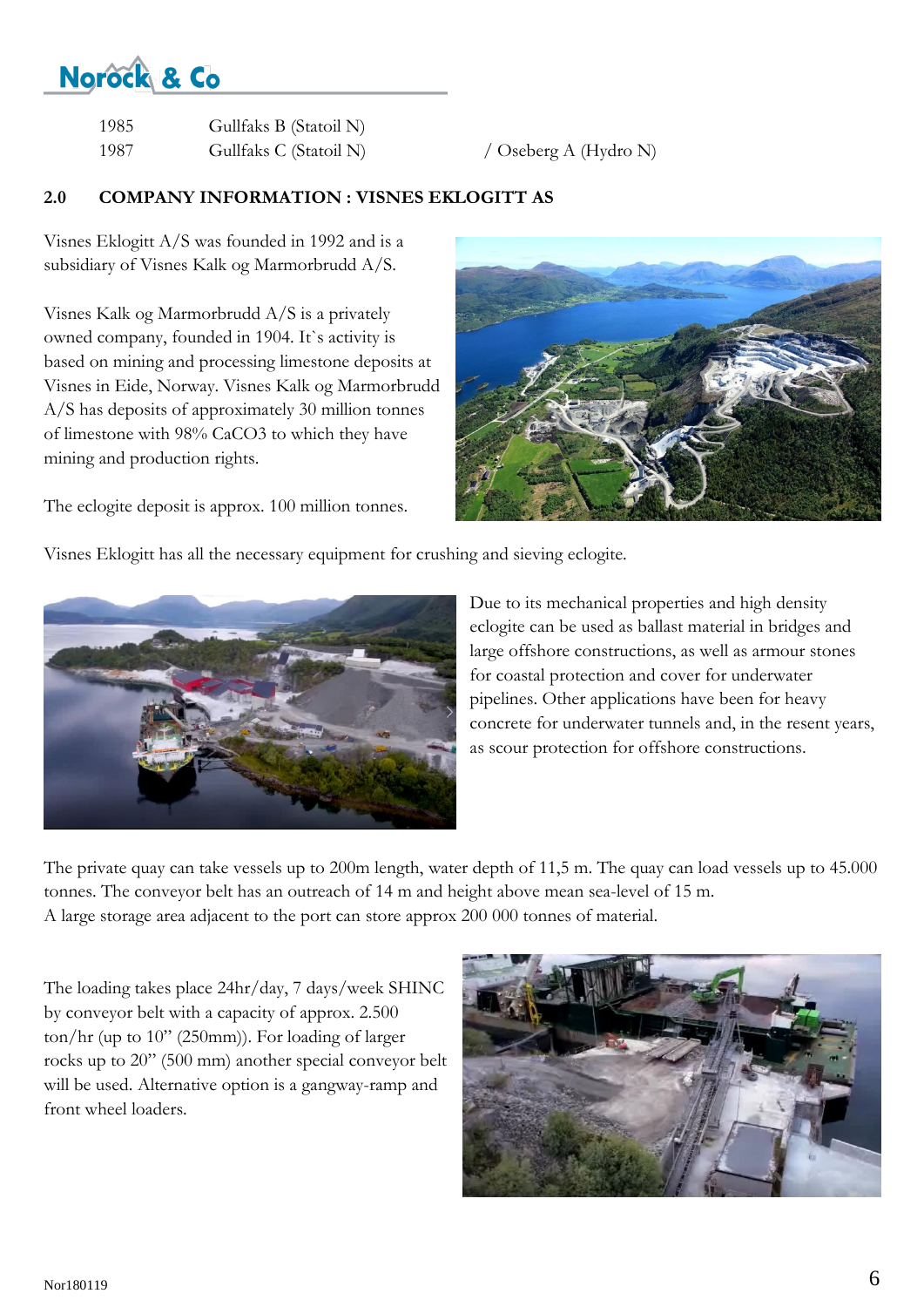

#### **2.1 Product Certificate**

|                                             | 1111                                                                              |                          |  |  |
|---------------------------------------------|-----------------------------------------------------------------------------------|--------------------------|--|--|
|                                             | Visnes Eklogitt AS, 6493 lyngstad                                                 |                          |  |  |
|                                             | 13                                                                                |                          |  |  |
|                                             | 1111-CPR-0160                                                                     |                          |  |  |
|                                             | NS-EN 13383-1: 2002                                                               |                          |  |  |
|                                             | NS-EN 13383-2: 2013                                                               |                          |  |  |
|                                             | Armourstone, Part 1: Specification                                                |                          |  |  |
|                                             | Armourstone, Part 2: Test methods                                                 |                          |  |  |
|                                             | Aggregates obtained by processing natural, manufactured or recycled materials and |                          |  |  |
|                                             | mixtures of these materials for use as armourstone                                |                          |  |  |
|                                             | <b>Product information</b>                                                        |                          |  |  |
|                                             | 125-330 mm crushed Eclogite                                                       |                          |  |  |
| Type of                                     | Crushed mafic rock (eclogite) with cubically angular grain form. Loose            |                          |  |  |
| aggregate                                   | surface coating, none weathered particles and none weak particles.                |                          |  |  |
|                                             | Length-to-thicknes ratio                                                          | LT <sub>A</sub>          |  |  |
| Particle size                               |                                                                                   | $CP_{125/330}$           |  |  |
| <b>Particle density</b>                     |                                                                                   | $3.20$ Mg/m <sup>3</sup> |  |  |
| <b>Water absorption</b><br>WA <sub>05</sub> |                                                                                   |                          |  |  |
| <b>Compressive strength</b>                 |                                                                                   | $CS_{80}$                |  |  |
| <b>Resistance to attrion</b>                |                                                                                   | $M_{DE}$ 30              |  |  |
|                                             | Durability against salt crystallisation                                           | MS <sub>25</sub>         |  |  |
|                                             | Dangerous substances according to Norwegian requirement                           | Approved for Class 2*    |  |  |
|                                             |                                                                                   |                          |  |  |

Visnes Eklogitt AS declare that the product is produced in accordance with Anneks ZA in NS-EN 13383-1 and tested according to NS-EN 13383-2 "Armourstone".

Lyngstad 13<sup>th</sup> of June 2017

Harl Johan Gice

Karl Johan Eide Managing Director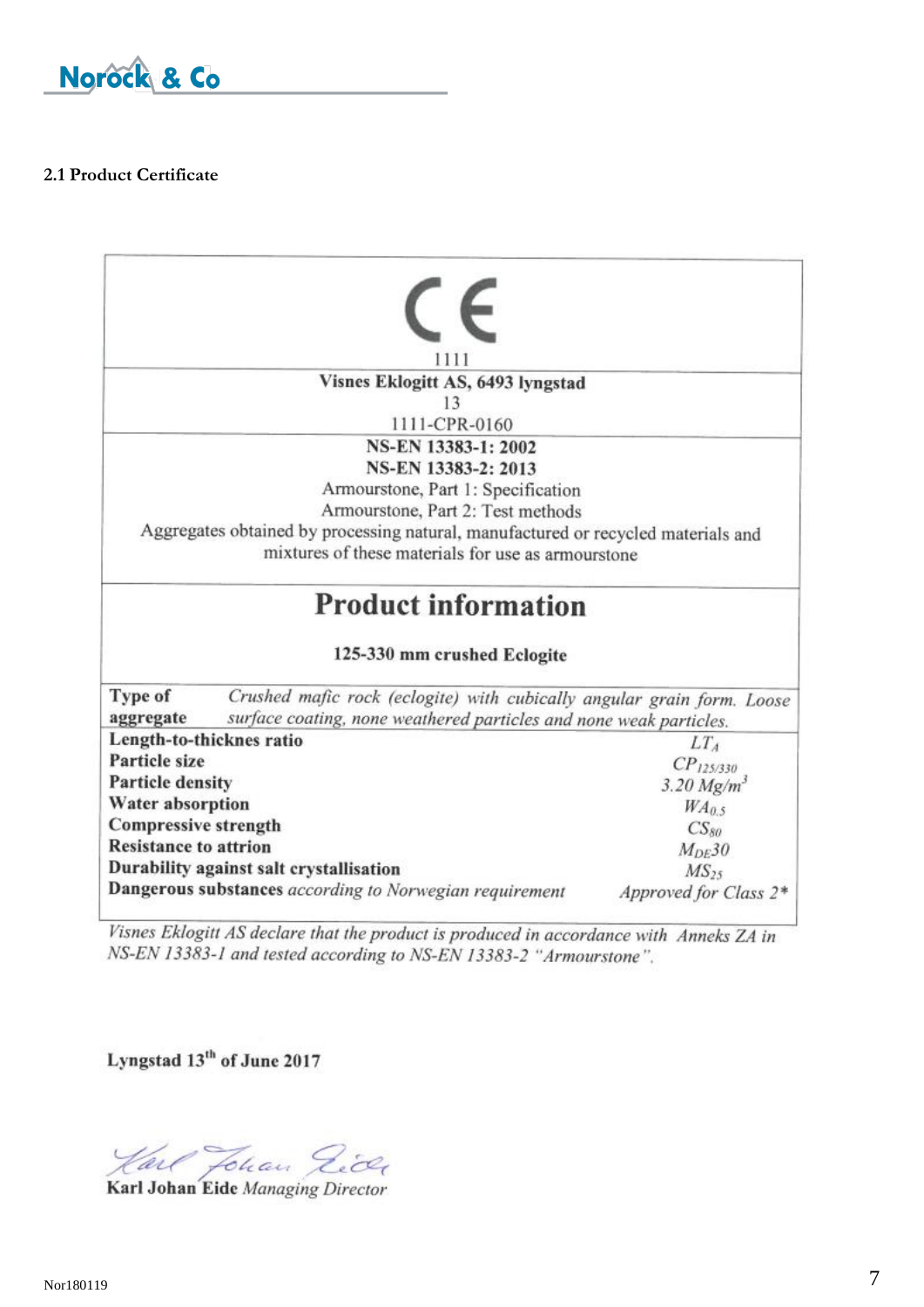#### **3.0 MATERIAL SPESIFICATION : ECLOGITE**

#### **3.1 Physical Properties**

| Type             | Eclogite                       |
|------------------|--------------------------------|
| Specific density | $3,20 - 3,30$ T/m <sup>3</sup> |
| Moisture         | $\leq 0.1\%$                   |

#### **3.2 Grain Size Distribution**

| Opening   |                  |                  |                             | $\%$ passing |
|-----------|------------------|------------------|-----------------------------|--------------|
| $1" - 3"$ | $1" - 5"$        | $3" - 9"$        | $9" - 18"$                  |              |
| $75$ mm   | $125 \text{ mm}$ | $225 \text{ mm}$ | $450$ mm $(300 \text{ kg})$ | $100\%$      |
| $50$ mm   | 75 mm            | $150 \text{ mm}$ | 300 mm $(90 \text{ kg})$    | 50%          |
| 25mm      | $25 \text{ mm}$  | $75 \text{ mm}$  | 225 mm $(30 \text{ kg})$    | $10\%$       |

Particle Size Distribution 90 mm - 250 mm Eclogite Rock



**Cumulative Percentage Passing (by mass)** 

| $90 - 250$ mm | D5    | D <sub>15</sub> | D 50   | D90    | D 98   |
|---------------|-------|-----------------|--------|--------|--------|
| Minimum       | 45 mm | 90 mm           | 125 mm | 180 mm | 250 mm |
| <b>Target</b> |       |                 |        |        |        |
| Maximum       | 90 mm | 125 mm          | 180 mm | 250 mm | 360 mm |

Grain Size Distribution 3" - 9" (75 - 225mm) Eclogite Rock



| $3" - 9"$     | d 15             | d 50     | d 85             |
|---------------|------------------|----------|------------------|
| Minimum       | $81$ mm          | $125$ mm | $173 \text{ mm}$ |
| <b>Target</b> | $100$ mm         | 150 mm   | 200 mm           |
| Maximum       | $110 \text{ mm}$ | 180 mm   | 215 mm           |



Particle Size Distribution 9" - 18" Eclogite Rock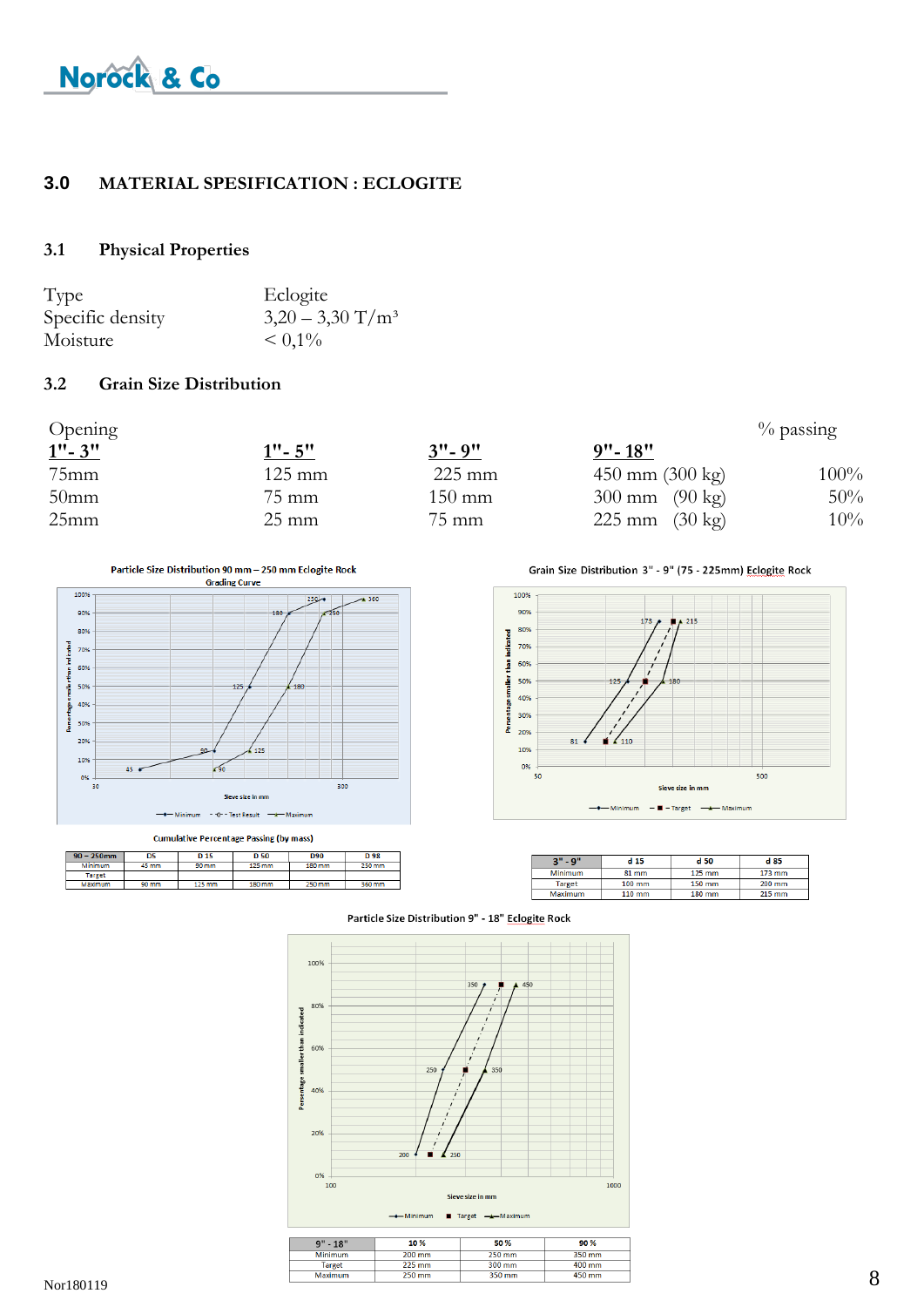#### **3.3 Laboratory Tests Results**

#### **3.3.1 Laboratory test**

| Particle density                    | $3,29 \text{ Mg/m}^3$ |
|-------------------------------------|-----------------------|
| Water absorption $(\%$ of dry mass) | 0,3                   |
| Aggregate Abrasion Value (mean)     | 2,8                   |
| Aggregate Impact Value (Dry)        | 10                    |
| Aggregate Crushing Value            | 9                     |
| Ten per cent fines value $-$ Dry    | 440 kN                |
| Magnesium Sulphate Value            | 19                    |
| Polished Stone Value                | $61 - 59 - 61$        |
| Compressive Strength                | 168 Мра               |

#### **3.3.2 Chemical analysis**

| SiO2  | 48,80%    | TiO2       | $1,60\%$  |
|-------|-----------|------------|-----------|
| Al2O3 | $14,55\%$ | Fe203(tot) | $11,00\%$ |
| MgO   | 9,05%     | CaO        | 11,75%    |
| MnO   | 0,16%     | K2O        | $0,09\%$  |
| Na2O  | $3,35\%$  | P2O3       | 0,20%     |

#### **3.3.3 Pre Qualification tests (for coverage of pipelines offshore)**

| Mineralogic results: | Quartz      | $5\%$ |
|----------------------|-------------|-------|
|                      | Plagloklase | $5\%$ |
|                      | Klinoamph   | 80%   |
|                      | Garnet      | $5\%$ |
|                      | Trace min   | $5\%$ |
|                      |             |       |

| $\ddot{\cdot}$       | 3,29 t/ $m^3$                              |
|----------------------|--------------------------------------------|
|                      | $1,90 \frac{\text{t}}{\text{m}^3}$ uncomp. |
| $\ddot{ }$ .         | $0,42 \frac{\text{t}}{\text{m}^3}$ uncomp. |
| ٠                    | 12,08 MPa                                  |
| $\ddot{\phantom{a}}$ | Sea salt resistant mineral comp. above     |
|                      | 34 degrees                                 |
|                      |                                            |

#### **3.3.4 Shape Classification Test**

"Flaky" and /or "Elongated" rocks not observed

#### **3.4 Sampling**

The following tests will be carried out for each shipment

- 1. Specific gravity
- 2. Dry bulk weight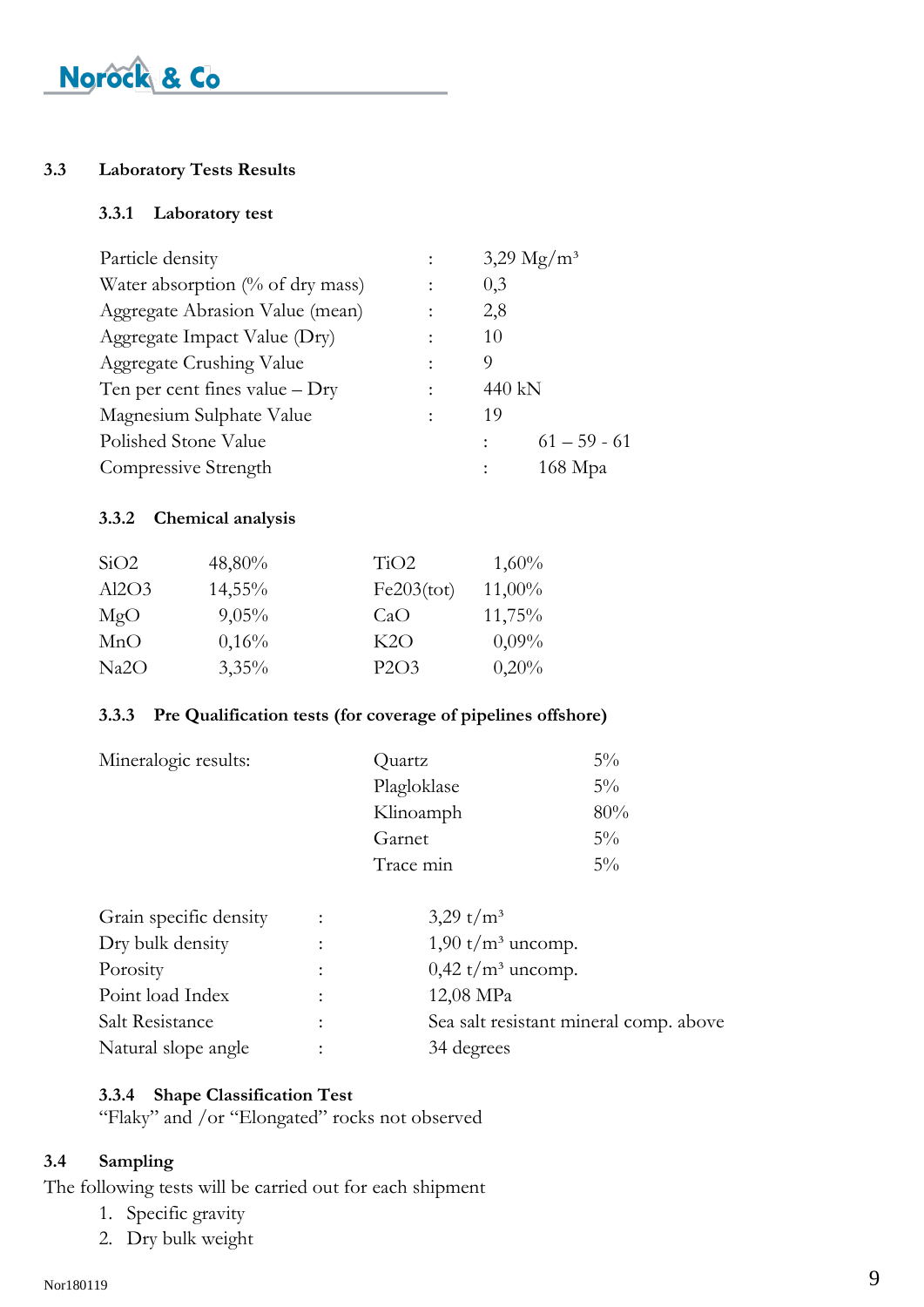

- 3. Grain Size Distribution
- 4. Other tests required by client

#### **3.5 Comparison Eclogite vs Granite**

Scour, High Density Protection.

If high density rock material is used, the stone weight can be reduced considerably.

The stone weight needed for a given rock density may be corrected according to the formula:

 $W = Wo \t (Pso/Pw - 1) 3 x Ps$  $(Ps/Pw - 1)$  3 x Pso

 $W =$  Weight of actual rock

 $W<sub>O</sub>$  = Weight of reference rock

Pw = Sea water density  $\sim 1.025 \text{ kg/dm}^3$ 

 $Ps =$  Actual rock density

Pso  $=$  Reference rock density  $= 2.680 \text{ kg/dm}^3$  and the stone weight is given by

$$
W = W_0 x k
$$

The factor k below is shown as a function of the rock density.

#### **Example:**

| W            | $=$ | Weight of eclogite | density $3,20 \text{ kg/dm}^3$  |
|--------------|-----|--------------------|---------------------------------|
| Wo           | $=$ | Weight of granite  | density 2,68 kg/dm <sup>3</sup> |
| $\mathsf{k}$ | $=$ | Factor $0,50$      |                                 |

Ie.  $W = 100 \times 0,50 = 50$  kg.

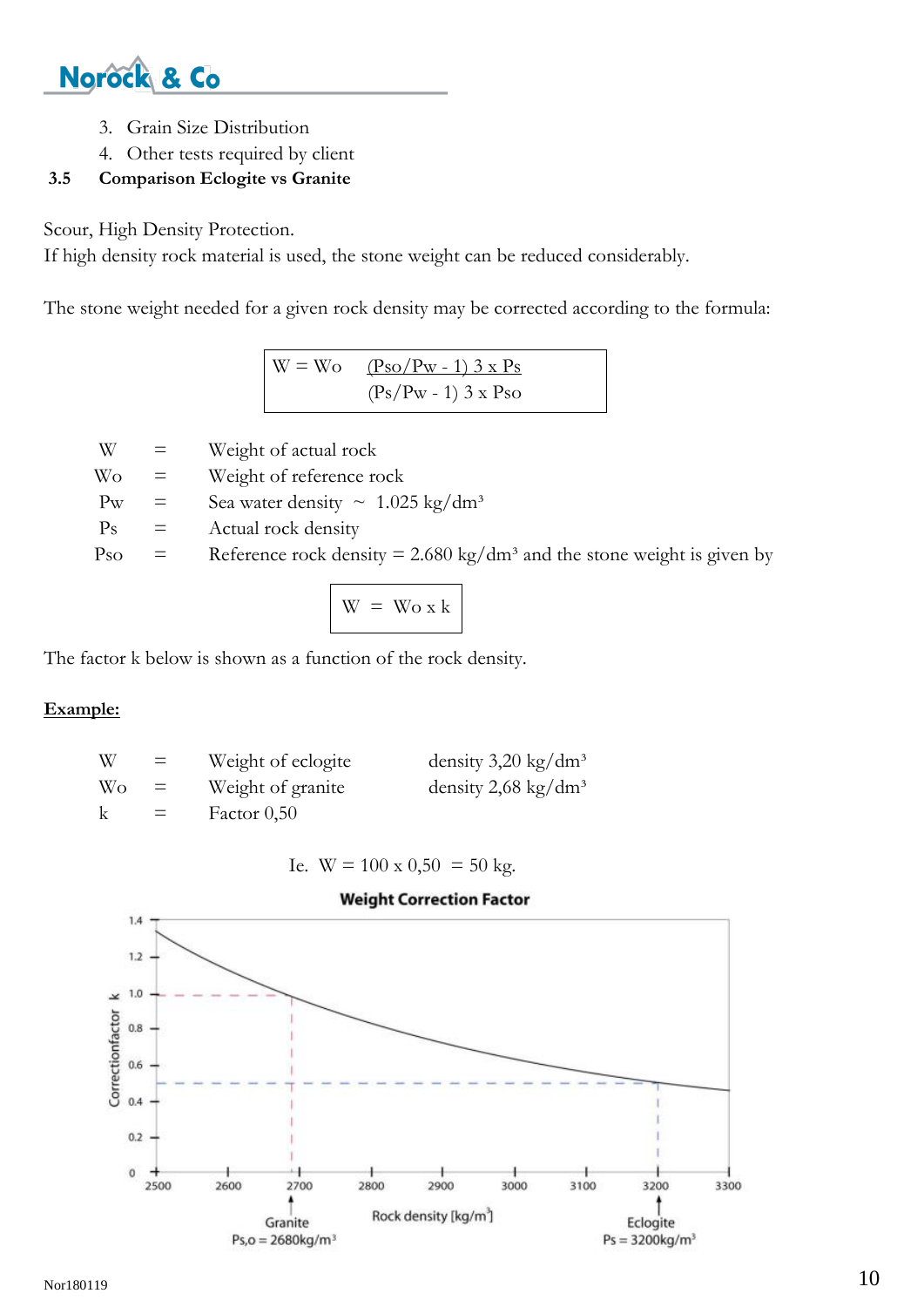A 100 kg granite rock has the same submerged weight/dm2 as a 50 kg eclogite rock. A 100 kg granite rock can be replaced with an eclogite rock of 50 kg.

#### **3.5.1 Eclogite vs Granite calculation**

High density rock protection material

Comparison between Eclogite and Granite (Gneiss) under water : Use of high density rock reduces the stone weight by 50% and volume by 60%.

| Assumption: Sg. Eclogite: Sge | $= 3,20 \text{ kg/dm}^3$ |
|-------------------------------|--------------------------|
| Sg. Granite : Sgg             | $= 2,65 \text{ kg/dm}^3$ |
| Sg. Seawater: Sgw             | $= 1,026\text{kg/dm}^3$  |





We  $=$  Ve  $*$  Sge 50 kg =  $Ve * 3,20$  kg/dm<sup>3</sup> ): Ve =  $50/3,20 = 15,63$  dm<sup>3</sup> =  $15,63$  L Submerged weight  $50\text{kg} - 15,63 * (1,026) = 34,0 \text{ kg}$ Volume =  $x3e = 15,63$  dm<sup>3</sup>  $xe = 2,50$  dm Area =  $x2e = 6,25$  dm2 **Pressure of rock at seafloor:** Pe = 34,0 kg / 6,25 dm2 = **5,44 kg/dm2**



 $Wg = Vg * Sgg$  $100 \text{ kg} = \text{Vg} * 2,65 \text{ kg/dm}^3$ ):  $Vg = 100/2,65 = 37,74$ dm<sup>3</sup> = 37,74L Submerged weight  $100\text{kg} - 37,74 * (1,026) = 61,3\text{kg}$ Volume =  $x3e = 37,74$  dm<sup>3</sup>  $xg = 3,36$  dm Area =  $x2e$  = 11,29 dm2 **Pressure of rock at seafloor:** Pe = 61,3kg /11,29 dm2 = **5,43kg/dm2**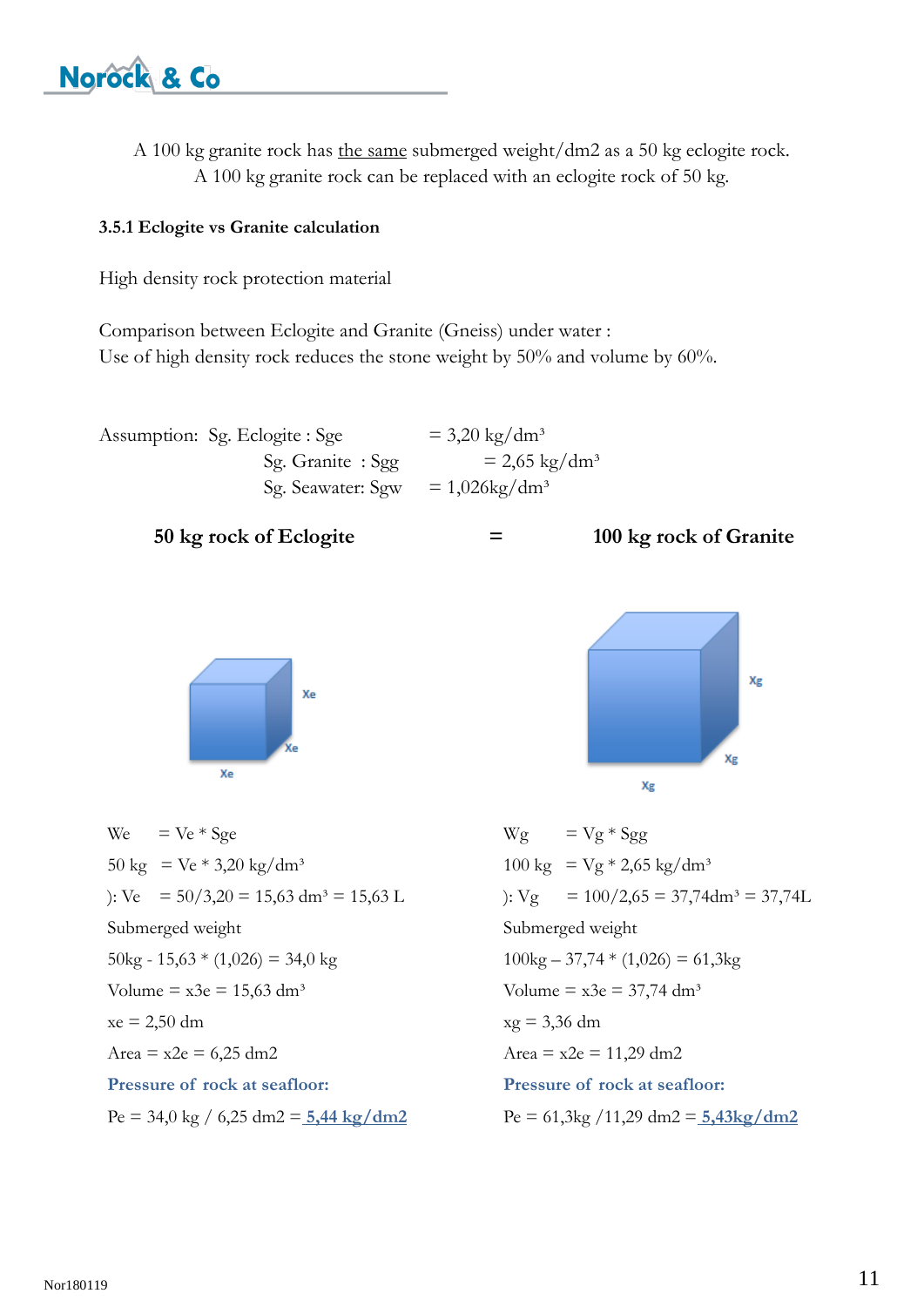#### **3.5.2 Rocksize in inch Eclogite vs Granite**

Table comparing Eclogite and Granite submerged Kg/dm<sup>3</sup> (active force against sea water).

Note: Weight calculations based on a cube shape. However a more realistic values would be 80% of the table values.

| Rock<br>size<br>Inch | Rock size<br>mm | Volume<br>$\mathrm{d}\mathrm{m}^3$ | Eclogite<br>Sp. gravity<br>$3,20$ kg/dm <sup>3</sup><br>kg | Granite<br>Sp. gravity<br>$2,65$ kg/dm <sup>3</sup><br>kg | Eclogite<br>weight<br>Reduced by<br>50%<br>kg |               |
|----------------------|-----------------|------------------------------------|------------------------------------------------------------|-----------------------------------------------------------|-----------------------------------------------|---------------|
| 1"                   | 25,40           | 0,02                               | 0,06                                                       | 0,04                                                      | 0,022                                         | kg            |
| 2"                   | 50,80           | 0,13                               | 0,42                                                       | 0,35                                                      | 0,174                                         | kg            |
| 3"                   | 76,20           | 0,44                               | 1,41                                                       | 1,17                                                      | 0,586                                         | kg            |
| 4"                   | 101,60          | 1,05                               | 3,36                                                       | 2,78                                                      | 1,390                                         | $\mathrm{kg}$ |
| $5"$                 | 127,10          | 2,05                               | 6,56                                                       | 5,44                                                      | 2,721                                         | $\mathrm{kg}$ |
| 6"                   | 152,40          | 3,54                               | 11,33                                                      | 9,38                                                      | 4,690                                         | kg            |
| 7"                   | 177,80          | 5,62                               | 17,98                                                      | 14,90                                                     | 7,448                                         | kg            |
| $8"$                 | 203,20          | 8,39                               | 26,85                                                      | 22,23                                                     | 11,117                                        | kg            |
| 9"                   | 228,60          | 11,95                              | 38,24                                                      | 31,66                                                     | 15,829                                        | kg            |
| $10$ "               | 254,00          | 16,39                              | 52,45                                                      | 43,43                                                     | 21,713                                        | kg            |
| $11"$                | 279,40          | 21,81                              | 69,79                                                      | 57,80                                                     | 28,900                                        | kg            |
| 12"                  | 304,80          | 28,32                              | 90,62                                                      | 75,04                                                     | 37,520                                        | kg            |
| 13"                  | 330,20          | 36,00                              | 115,20                                                     | 95,41                                                     | 47,703                                        | kg            |
| 14"                  | 355,60          | 44,97                              | 143,90                                                     | 119,16                                                    | 59,580                                        | kg            |
| $15"$                | 381,00          | 55,31                              | 176,99                                                     | 146,56                                                    | 73,281                                        | kg            |
| $16"$                | 406,40          | 67,12                              | 214,78                                                     | 177,87                                                    | 88,936                                        | kg            |
| $17"$                | 431,80          | 80,51                              | 257,63                                                     | 213,35                                                    | 106,675                                       | $\mathrm{kg}$ |
| $18"$                | 457,20          | 95,57                              | 305,82                                                     | 253,26                                                    | 126,629                                       | $\mathrm{kg}$ |
| 19"                  | 482,60          | 112,40                             | 359,68                                                     | 297,86                                                    | 148,929                                       | $\mathrm{kg}$ |
| $20"$                | 508,00          | 131,10                             | 419,52                                                     | 347,41                                                    | 173,703                                       | $\mathrm{kg}$ |
|                      |                 |                                    |                                                            |                                                           |                                               |               |
| $27"$                | 685,80          | 322,55                             | $\blacksquare$                                             | 854,75                                                    | 427,374                                       | kg            |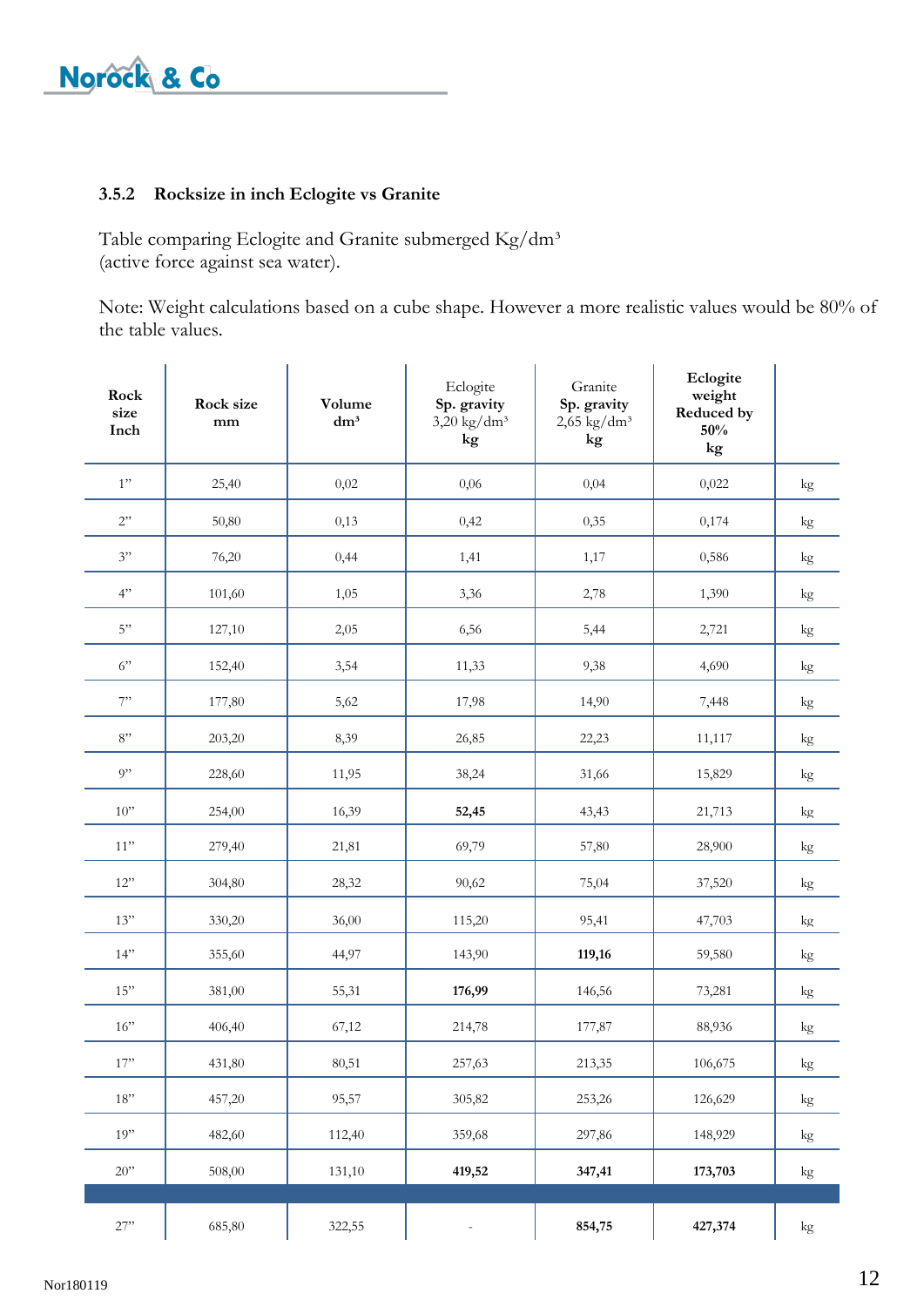Ex.1.: a 20 inch Eclogite rock of 400 kg can replace a 27 inch Granite rock of 850 kg Ex.2.: a 15 inch Eclogite rock of 174 kg can replace a 20 inch Granite rock of 350 kg Ex.3.: a 10 inch Eclogite rock of 52 kg can replace a 14 inch Granite rock of 119 kg

#### **3.5.3 Definition of density**

| 1m <sup>3</sup> |                                                           |                             |                            |                                    |
|-----------------|-----------------------------------------------------------|-----------------------------|----------------------------|------------------------------------|
|                 | Specific volume weight:                                   | Eclogite<br>$T/m^3$<br>3,20 | Granite<br>$T/m^3$<br>2,65 | <b>Iron ore</b><br>$T/m^3$<br>4,80 |
|                 |                                                           |                             |                            |                                    |
|                 | Dry volume weight:                                        | Eclogite<br>$T/m^3$         | Granite<br>$T/m^3$         | <b>Iron</b> ore<br>$T/m^3$         |
|                 | 1,85<br>Ec: $3,20 = 0,57$ solid, 0,43 void<br><u>1,50</u> | 1,85                        |                            |                                    |
|                 | Gr: $2,65 = 0,57$ solid, 0,43 void<br>3,00                |                             | 1,50                       |                                    |

Ir:  $4,80 = 0,63$  solid, 0,37 void





 $w_1 \downarrow w_2$  $Nor180119$   $13$ 

|                                                    | <u>Eclogite</u>    | Granite | <b>Iron</b> ore |
|----------------------------------------------------|--------------------|---------|-----------------|
| Saturated volume weight:                           | T / m <sup>3</sup> | $T/m^3$ | $T/m^3$         |
| 1,85<br>Ec: $3,20 \cdot 3,20 + (0,43 \cdot 1,025)$ | 2,29               |         |                 |
| <u>1,50</u>                                        |                    |         |                 |
| Gr: $2,65 \cdot 2,65 + (0,43 \cdot 1,025)$         |                    | 1,94    |                 |
| <u>3,00</u>                                        |                    |         |                 |
| $4,80 \cdot 4,80 + (0,37 \cdot 1,025)$<br>Ir:      |                    |         | 3,38            |

|                                 | <b>Eclogite</b> | Granite                 | <b>Iron</b> ore |
|---------------------------------|-----------------|-------------------------|-----------------|
| Submerged volume weight:        |                 | $T/m^3$ $T/m^3$ $T/m^3$ |                 |
| 1,85                            |                 |                         |                 |
| Ec: $3,20 \cdot (3,20 - 1,025)$ | 1,24            |                         |                 |
| 1,50                            |                 |                         |                 |
| Gr: $2,65 \cdot (2,65 - 1,025)$ |                 | 0.92                    |                 |
| 3,00                            |                 |                         |                 |
| Ir: $4,80 \cdot (4,80 - 1,025)$ |                 |                         | 2,38            |

3,00